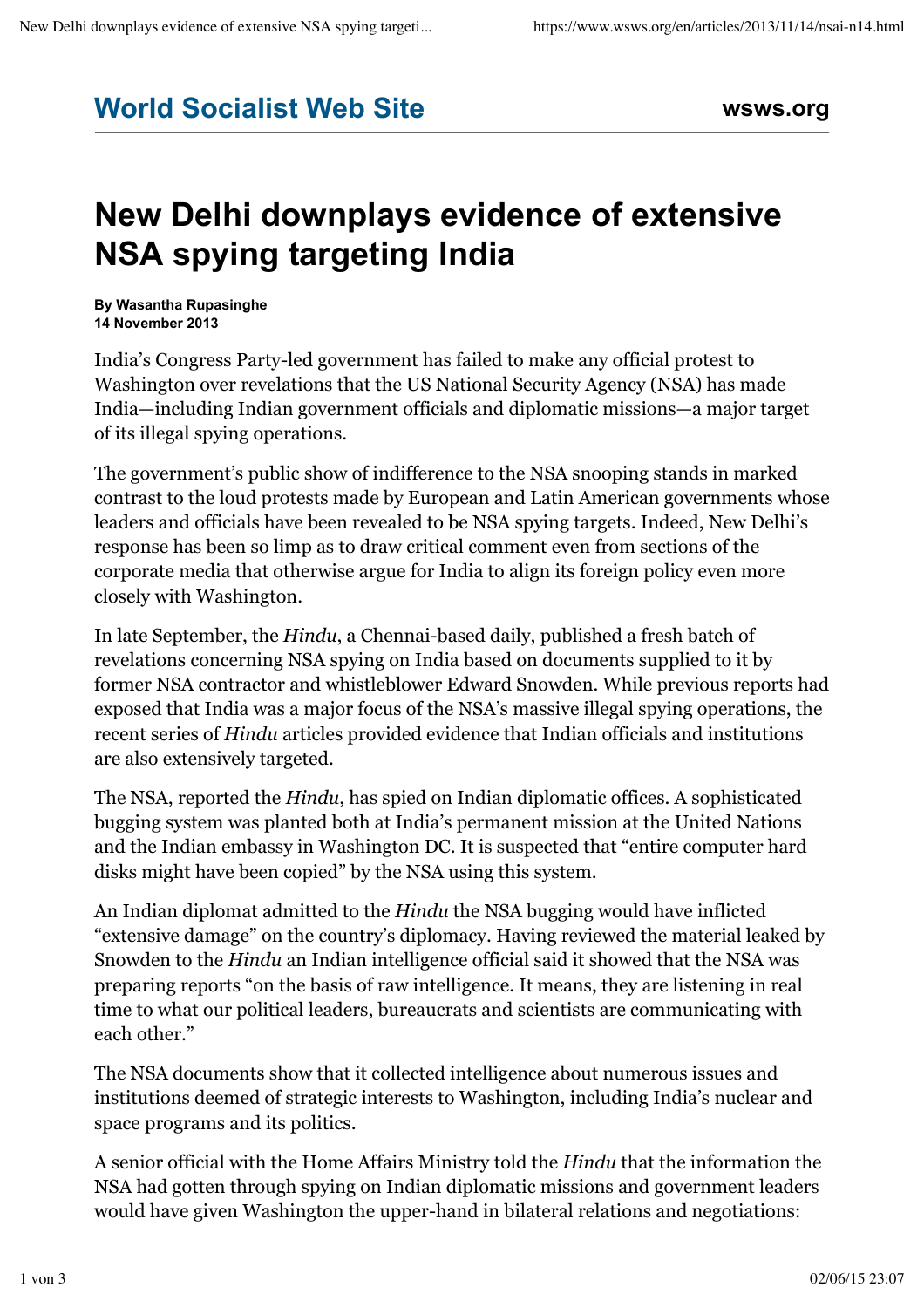"Even before we go to the table, they know what we are going to put on it. It's not just violation of our sovereignty, it's a complete intrusion into our decision-making process."

NSA uses "global heat maps" with countries given different colors and shading to indicate the level of surveillance to which they are subjected. Green denotes least attention, yellow mid-level surveillance and orange high-level surveillance. In a recent NSA map, India was marked in deep orange, making it among the NSA's "hottest targets" worldwide.

The documents leaked by Snowden show the NSA's spying on Indian communications uses at least two programs. One is Boundless Informant, "a data mining system which keeps track of how many calls and emails are collected by the security agency." The other one is PRISM, a program which intercepts and collects actual content from the network—i.e. which intercepts actual telephone calls, e-mails, and text messages.

When asked by the *Hindu* "why so much surveillance is done on a friendly country like India," a spokesman for the US Office of the Director of National Intelligence evaded the issue. He said that the US government would not comment on the allegations, adding the US was only gathering "foreign intelligence of the type gathered by all nations."

That the NSA is carrying out extensive spying operations targeting India was revealed by Snowden last June as part of his initial exposures of the NSA's spying on the citizenry of the US and the world. At that time, Indian External Affairs Minister Salman Khurshid effectively defended the NSA. First he downplayed the significance of the NSA spying on the grounds it only targeted metadata. "[I]t is not actually snooping on the specific content of anybody's message or conversation," said Khurshid. Then he further justified the NSA's spying, claiming, without citing any examples or providing any proof, that thanks to the US spy agency's snooping Washington was able to obtain "some information to prevent serious terrorist attacks in several countries."

Now following the new revelations about US surveillance on Indian officials and diplomatic missions, the Congress Party government is keeping almost totally silent.

In a further attempt to downplay the issue of the NSA spying, a representative of Indian Prime Minister Manmohan Singh told the *BBC* that "there are no concerns" about his being spied on like German Chancellor Angela Merkel, because "he [Singh] does not use a mobile phone or Gmail." When asked why New Delhi had not made any public comment about US spying operations targeting Indian officials and diplomatic missions, the same Singh aide said, "We have no official information about it."

There are two reasons India's Congress Party-led government's has been so silent about the NSA's illegal spying on India, including on its own communications.

It fears that any public conflict with US over the issue will hamper New Delhi's burgeoning "strategic partnership" with Washington. India's elite views close relations with Washington as critical to realizing its great power ambitions. And the crisis now roiling the Indian economy—growth has fallen by more than half over the past two years—has made New Delhi even more desperate for increased US investment.

New Delhi's other concern is that any official exposure and denunciation of US spying